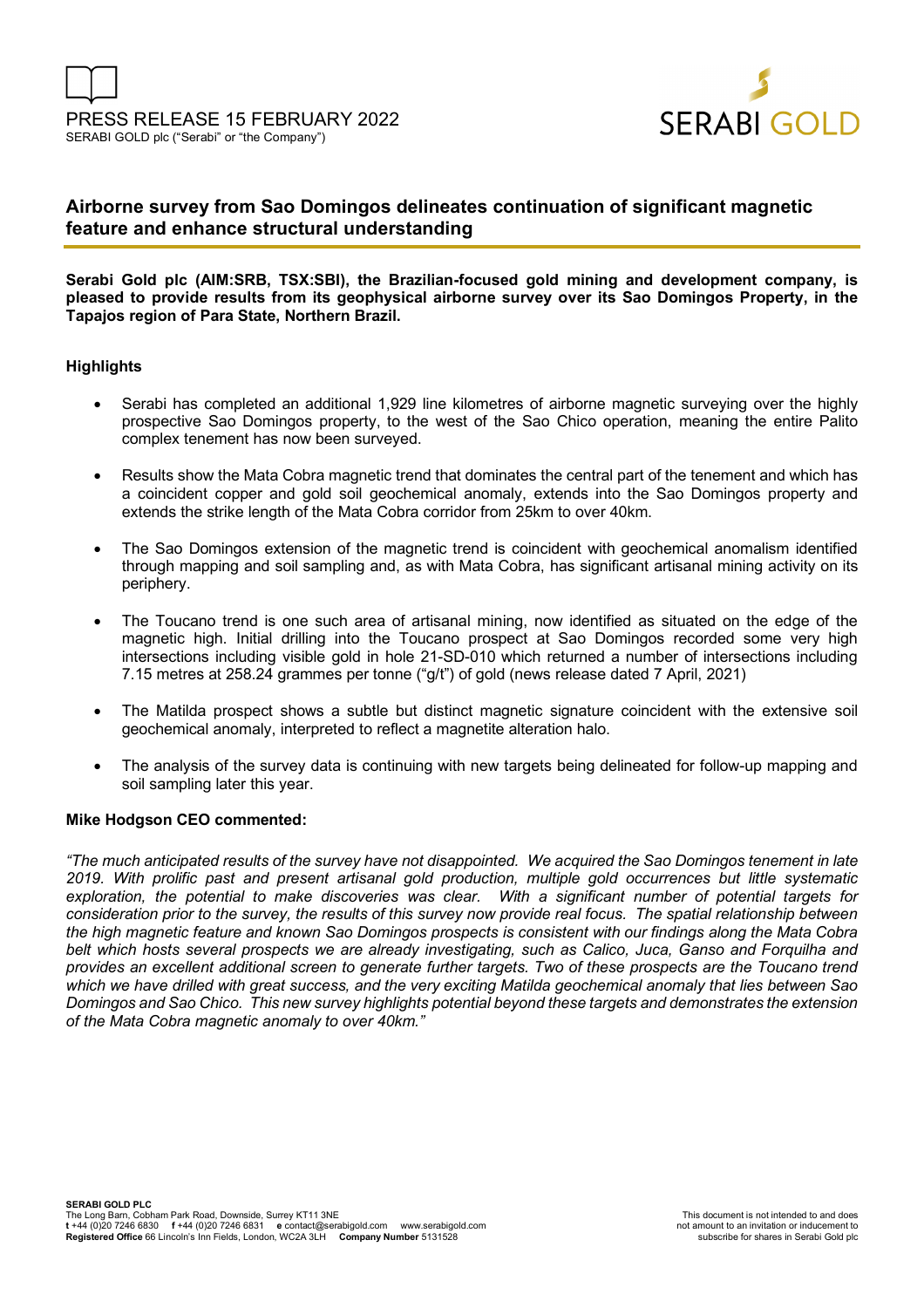# PRESS RELEASE 15 FEBRUARY 2022

# **SERABI GOLD**

SERABI GOLD plc ("Serabi" or "the Company")



*Figure 1: Composite map of Palito Complex tenement showing aeromagnetics, soil geochemical anomalies and electromagnetic anomalies.* 

To access the image of the composite map of the Palito Complex please use the following link https://bit.ly/3rPqzMs

# **RESULTS**

This iinterpretation of the new airborne survey indicates the westward extension of the Mata Cobra trend and fertile structures a further 15km into the Sao Domingos area. Regionally the corridor hosts several high priority targets including Calico, Juca, Ganso and Forquilha. This has generated new targets to be followed up with geochemical sampling and reconnaissance mapping of the Sao Domingos area in 2022.

The principal targets within the newly surveyed Sao Domingos area, Toucano and Matilda, both present specific magnetic signatures.

The Toucano Trend, which was drilled in 2021 with intersections including 7.15m at 258.24 g/t gold, lies parallel to and on the periphery of the magnetic high in an area of low magnetism, interpreted as caused by magnetite destruction by alteration. This proximal relationship is mirrored by the Pedro and Fofoca prospects to the north and is similar to other prospects on the main Mata Cobra trend.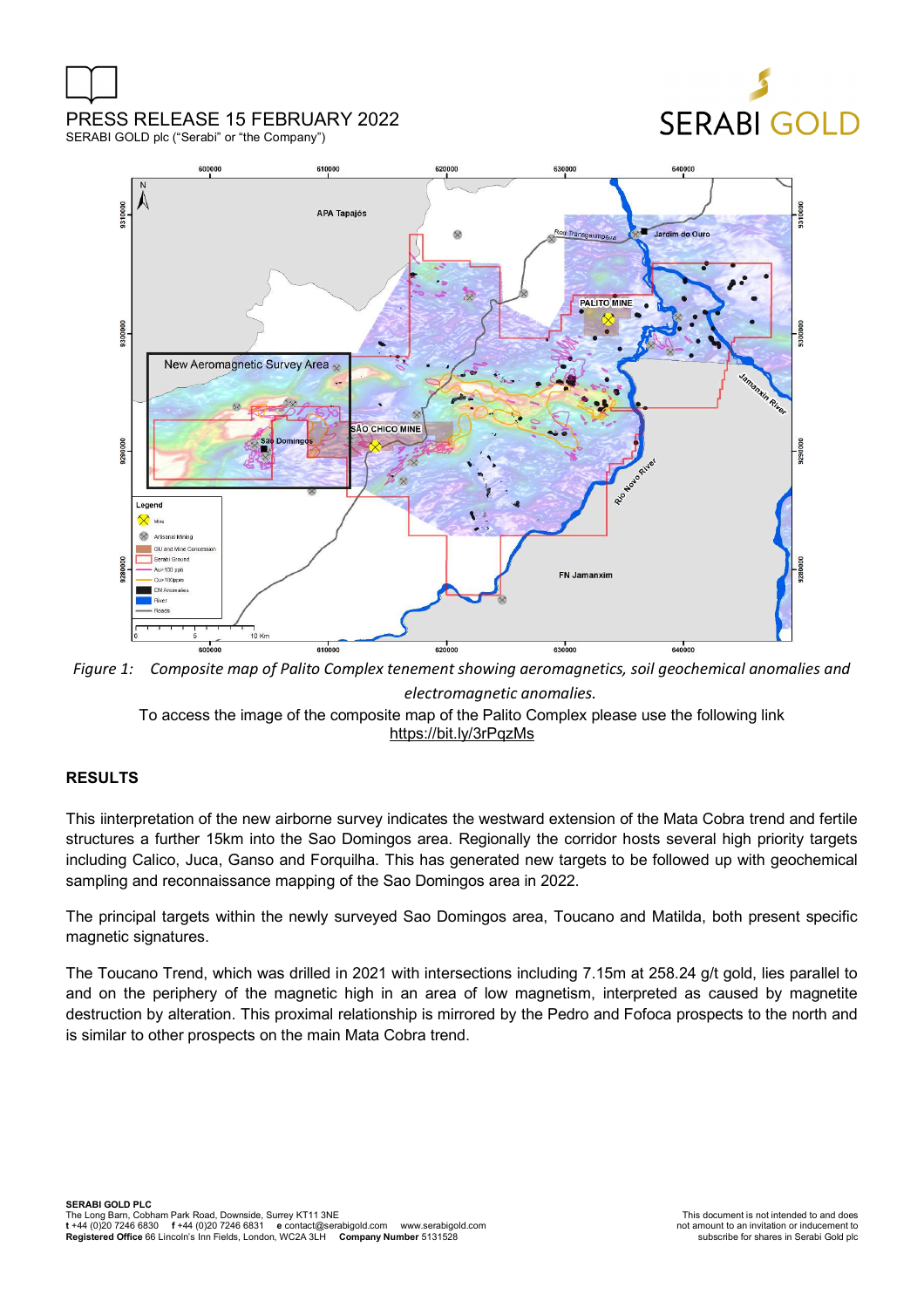# PRESS RELEASE 15 FEBRUARY 2022 SERABI GOLD plc ("Serabi" or "the Company")





*Figure 2: Composite map of Sao Domingos tenement area showing aeromagnetics and soil geochemical anomalies* 

To access the image of the composite map of the Sao Domingos tenement please use the following link https://bit.ly/3rQ9YIn

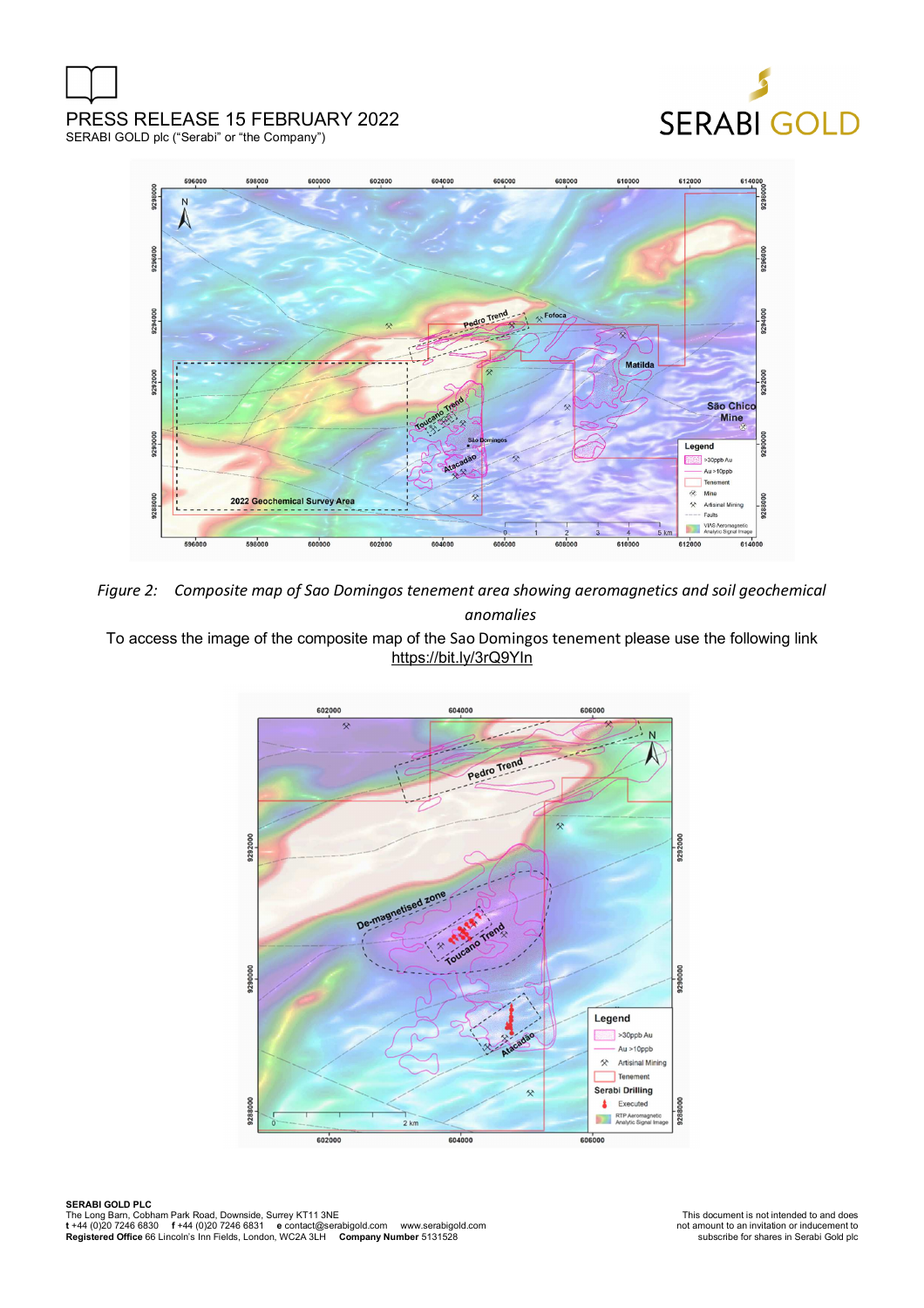



# *Figure 3: Composite map of Toucano Trend showing aeromagnetics, soil geochemical anomalies and drill-hole*

*traces* 

To access the image of the composite map of the Toucano Trend please use the following link https://bit.ly/3uOjHkj

Results also show a subtle but distinct magnetic feature at the Matilda target, interpreted to represent hydrothermal magnetite occurring within potassic alteration. Inversion modelling of the magnetic data was completed and shows a deep annular (or doughnut) shaped magnetic feature, with several protrusions extending to within 200m of the surface interpreted to represent magnetite-rich potassic zonation, typical of porphyry systems. The magnetic feature occurs directly beneath the surface geochemistry anomalies of gold, copper and molybdenum.



*Figure 4: Composite map of Matilda prospect showing aeromagnetics, soil geochemical anomalies and schematic cross section traces.* 

To access the image of the composite map of the Matilda prospect please use the following link phttps://bit.ly/3oPeQvs

The magnetic interpretation of the Toucano and Matilda prospects will assist in drill targeting and focussing the broader exploration efforts during 2022 as Serabi in the highly prospective Sao Domingos tenement area.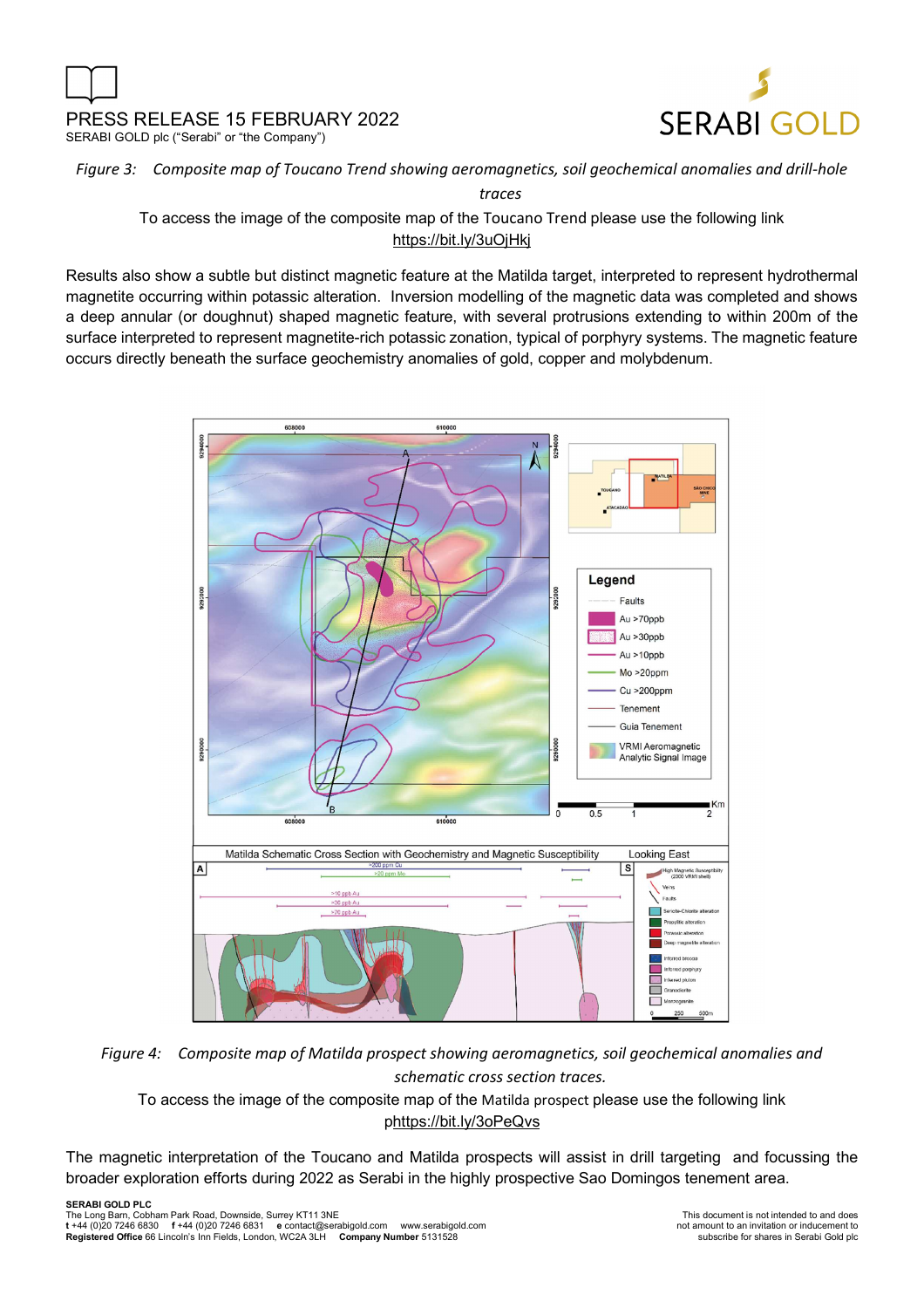



The information contained within this announcement is deemed by the Company to constitute inside information as stipulated under the Market Abuse Regulations (EU) No. 596/2014 as it forms part of UK Domestic Law by virtue of the European Union (Withdrawal) Act 2018.

The person who arranged for the release of this announcement on behalf of the Company was Clive Line, Director.

### **Enquiries**

**SERABI GOLD plc** 

**Michael Hodgson t +**44 (0)20 7246 6830 Chief Executive **m** +44 (0)7799 473621

**Clive Line t +**44 (0)20 7246 6830 Finance Director **m** +44 (0)7710 151692

**e** contact@serabigold.com

www.serabigold.com

**BEAUMONT CORNISH Limited Nominated Adviser & Financial Adviser**  Roland Cornish / Michael Cornish **t** +44 (0)20 7628 3396 **PEEL HUNT LLP Joint UK Broker** Ross Allister / Alexander Allen **t** +44 (0)20 7418 9000

**TAMESIS PARTNERS LLP Joint UK Broker** Charlie Bendon/ Richard Greenfield **t** +44 (0)20 3882 2868

**CAMARCO Financial PR** Gordon Poole / Emily Hall **t** +44 (0)20 3757 4980

Copies of this announcement are available from the Company's website at www.serabigold.com.

**See www.serabigold.com for more information and follow us on twitter @Serabi\_Gold** 

#### **GLOSSARY OF TERMS**

The following is a glossary of technical terms:

| $\overline{A}$ g"              | means silver.                                                                                                                                                                                                                                                                                                                                                                                                                                   |
|--------------------------------|-------------------------------------------------------------------------------------------------------------------------------------------------------------------------------------------------------------------------------------------------------------------------------------------------------------------------------------------------------------------------------------------------------------------------------------------------|
| "Au"                           | means gold.                                                                                                                                                                                                                                                                                                                                                                                                                                     |
| "assay"                        | in economic geology, means to analyse the proportions of metal in a rock or overburden sample; to<br>test an ore or mineral for composition, purity, weight or other properties of commercial interest.                                                                                                                                                                                                                                         |
| "CIM"                          | means the Canadian Institute of Mining, Metallurgy and Petroleum.                                                                                                                                                                                                                                                                                                                                                                               |
| "chalcopyrite"                 | is a sulphide of copper and iron.                                                                                                                                                                                                                                                                                                                                                                                                               |
| "Cu"                           | means copper.                                                                                                                                                                                                                                                                                                                                                                                                                                   |
| "cut-off grade"                | the lowest grade of mineralised material that qualifies as ore in a given deposit; rock of the lowest<br>assay included in an ore estimate.                                                                                                                                                                                                                                                                                                     |
| "dacite porphyry<br>intrusive" | a silica-rich igneous rock with larger phenocrysts (crystals) within a fine-grained matrixi                                                                                                                                                                                                                                                                                                                                                     |
| "deposiť"                      | is a mineralised body which has been physically delineated by sufficient drilling, trenching, and/or<br>underground work, and found to contain a sufficient average grade of metal or metals to warrant<br>further exploration and/or development expenditures; such a deposit does not qualify as a<br>commercially mineable ore body or as containing ore reserves, until final legal, technical, and<br>economic factors have been resolved. |
| "electromagnetics"             | is a geophysical technique tool measuring the magnetic field generated by subjecting the sub-<br>surface to electrical currents.                                                                                                                                                                                                                                                                                                                |
| "garimpo"                      | is a local artisanal mining operation                                                                                                                                                                                                                                                                                                                                                                                                           |
| "garimpeiro"                   | is a local artisanal miner.                                                                                                                                                                                                                                                                                                                                                                                                                     |
| "geochemical"                  | refers to geological information using measurements derived from chemical analysis.                                                                                                                                                                                                                                                                                                                                                             |

#### **SERABI GOLD PLC**